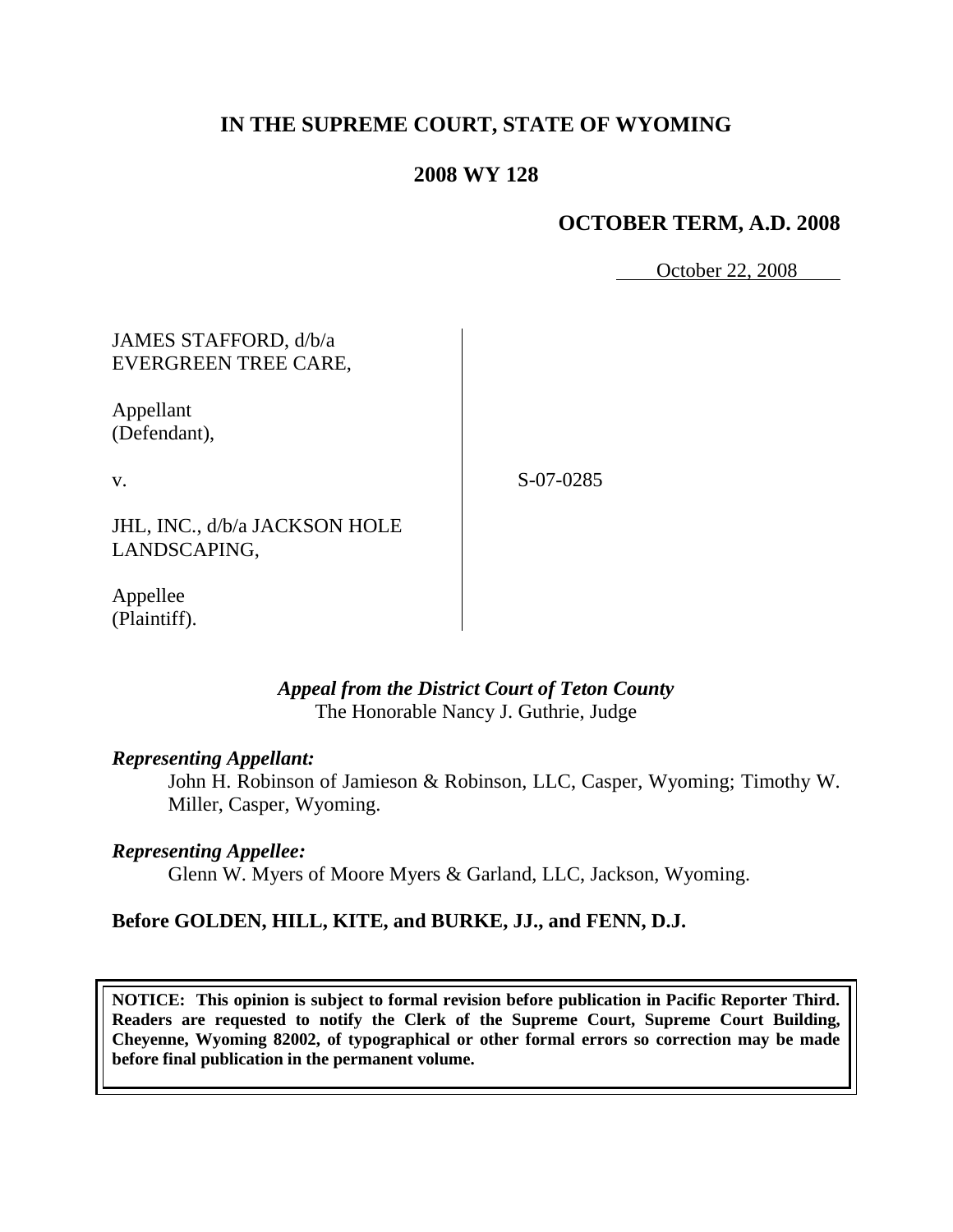## **FENN**, **District Judge.**

[¶1] A breach of contract claim between Appellant, James Stafford d/b/a Evergreen Tree Care (Evergreen), and JHL, Inc., d/b/a/ Jackson Hole Landscaping (JHL) was tried before a jury. Subsequently, Evergreen sought an award for attorneys' fees pursuant to a contract provision. The district court denied the request for attorneys' fees for the following reasons: 1) the statements for fees were not properly itemized; 2) it was unclear who the prevailing party was; and 3) neither party had completely clean hands so as to demand equity. We find the trial court did not abuse its discretion in denying Evergreen's request for attorneys' fees.

[¶2] We therefore affirm.

## *ISSUES*

[¶3] Evergreen presents two issues on appeal:

1. Whether the trial court erred as a matter of law in denying Appellant attorneys' fees and costs under the parties' contract.

2. Whether Appellant is entitled to his attorneys' fees and costs on appeal.

JHL presents four issues on appeal. However, these are substantially similar to Evergreen's *Statement of the Issues*, and will be addressed through the two issues listed by Evergreen.

## *FACTS*

[¶4] In January 2005, the parties entered into a contract whereby Evergreen agreed to sell its tree grooming business to JHL. The contract included the following attorney fee provision:

> Should either party be required to obtain an attorney to enforce any part of this agreement, the prevailing party will be entitled to recover reasonable costs and fees, including, but not limited to, attorney fees.

[¶5] Under the contract, JHL was to make three installment payments to satisfy the contract. The total price was \$114,000 plus interest of \$885. The payments were to be made as follows: (1) a \$10,000 nonrefundable deposit paid at the signing of the contract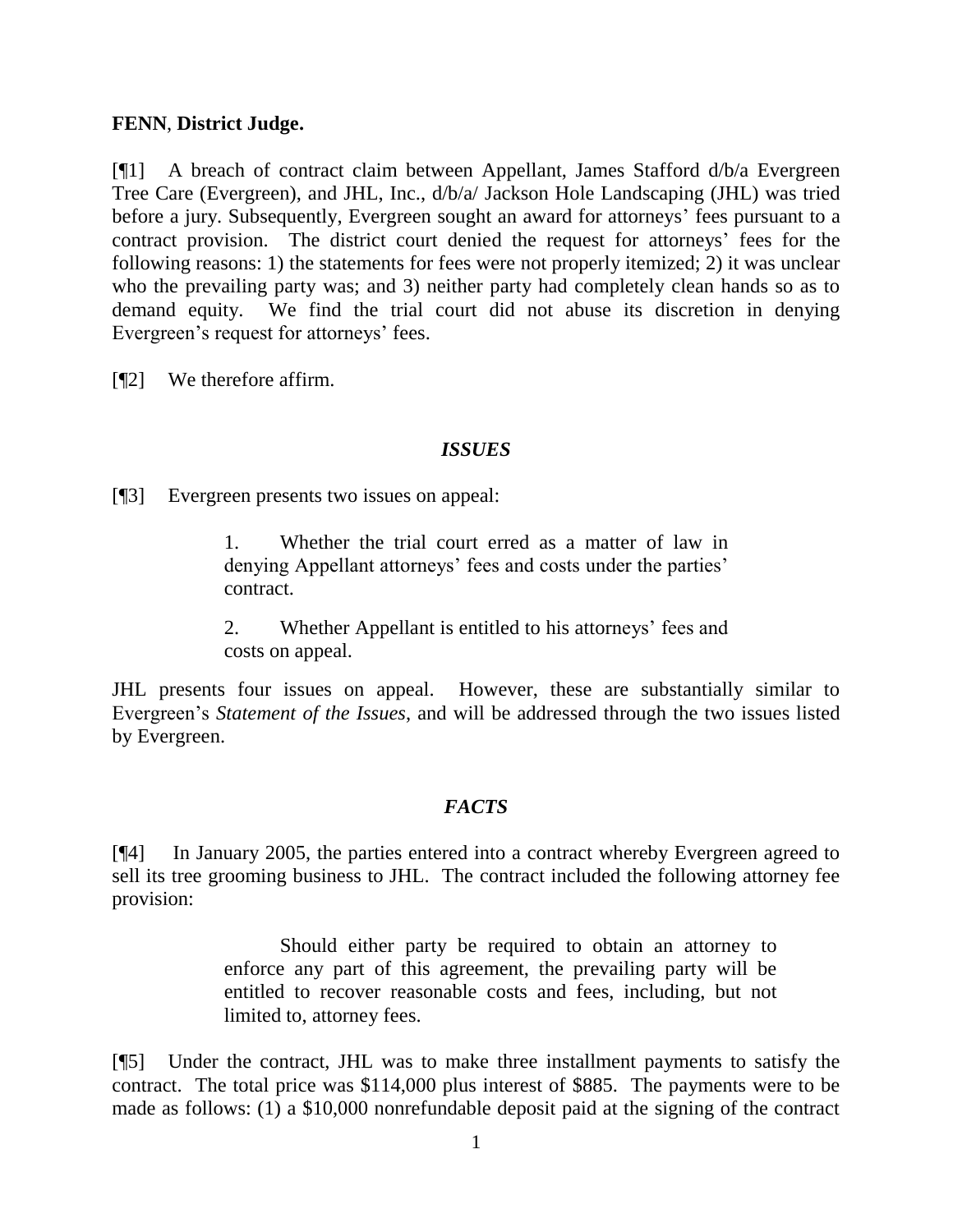on January 2, 2005; (2) a \$45,000 payment due January 31, 2005; and (3) a final payment of \$59,885 due April 30, 2005. The contract afforded the parties the opportunity to complete additional due diligence before the final payment. If JHL decided not to make the final payment after further due diligence, it forfeited the first two payments. JHL made the first two payments and the parties initiated additional due diligence as provided under the contract.

[¶6] In mid-April of 2005, Evergreen decided it did not want to go through with the sale and sent JHL a refund check for \$55,000. JHL refused the check and retained counsel. Through counsel, the parties agreed to go forward with the sale.

[¶7] Evergreen again attempted to avoid the sale by making misrepresentations regarding the number of actual customers on its customer list which was to be provided as part of the due diligence and sale. Despite these misrepresentations, JHL sought to close the sale.

[¶8] On April 22, 2005, JHL asked Evergreen to move the closing date up to April 29, 2005. Evergreen agreed. However, on April 27, 2005, JHL filed suit requesting specific performance, as well as damages for breach of the contract. JHL deposited the amount of the final payment (\$59,885) with the Clerk of District Court. The April 29, 2005, closing date passed without final payment being made or the parties closing on the contract.

[¶9] Evergreen timely answered and counterclaimed for breach of contract and defamation. JHL withdrew the funds deposited with the Clerk of District Court. After discovery, Evergreen's defamation counterclaim was dismissed with prejudice.

[¶10] On May 31, 2005, the district court heard oral arguments on the *Plaintiff's Motion for Specific Performance and Injunctive Relief*. The district court denied JHL's motion for specific performance.

[¶11] During the course of the proceedings, the district court granted JHL's *Motion to Compel* and awarded sanctions for its reasonable costs and attorneys' fees relating to the discovery dispute. Subsequently, the district court entered another *Order for Sanctions*  against Evergreen pursuant to W.R.C.P. 37(b) based upon its further lack of compliance with discovery requests.

[¶12] A two day jury trial was held beginning April 5, 2007, on the remaining claims between the parties. The jury returned a special verdict finding that: 1) Evergreen had breached the contract but the breach did not harm JHL; 2) Evergreen did not commit actionable fraud because JHL had not relied upon any misrepresentations by Evergreen and JHL did not suffer any damages as a result of Evergreen's misrepresentations; and 3) JHL breached the contract which caused damage to Evergreen in the amount of \$55,000 dollars. The district court entered judgment consistent with the jury verdict.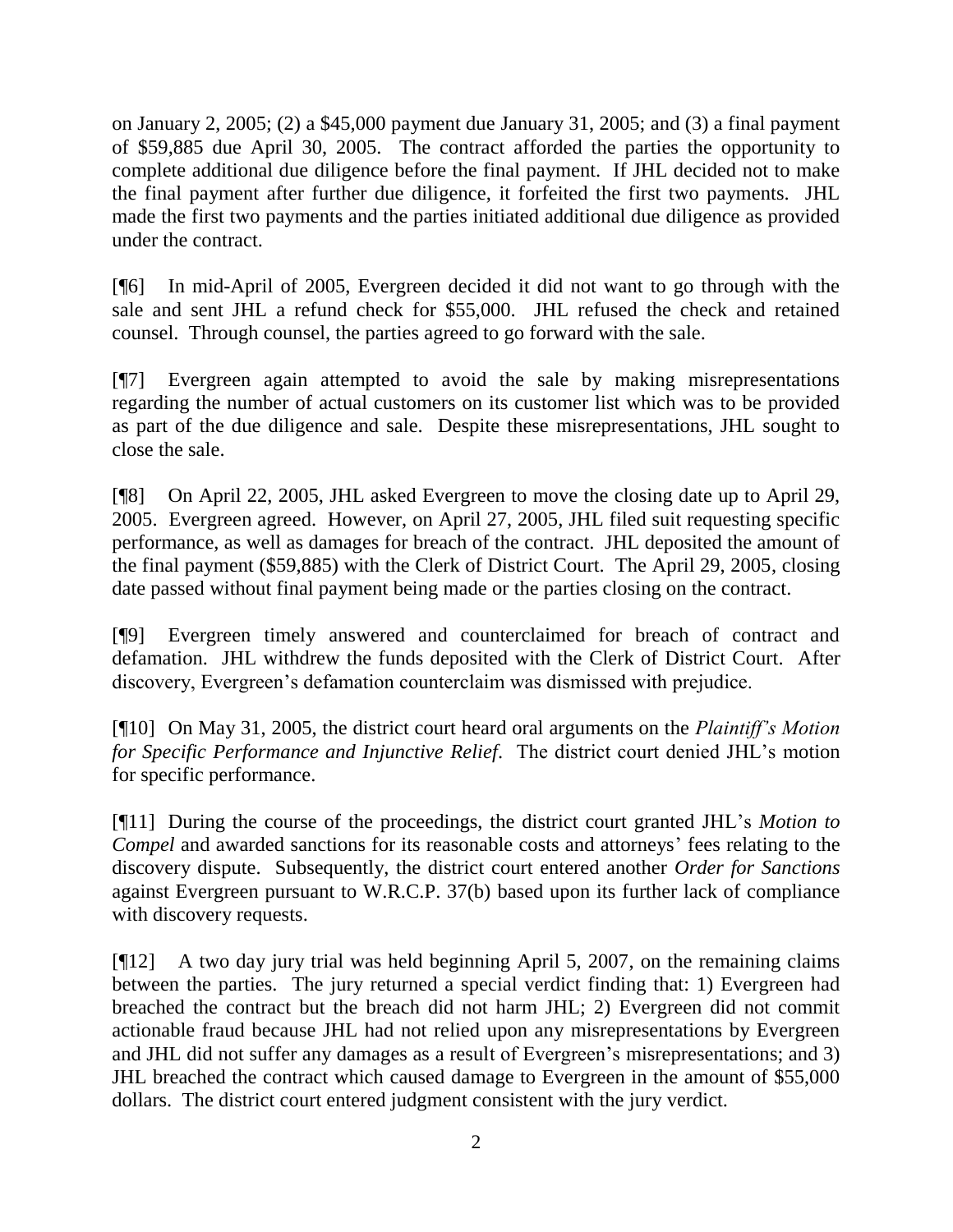[¶13] Evergreen subsequently filed a *Motion for Award of Attorneys' Fees* asserting that it was the prevailing party and was entitled to attorneys' fees pursuant to the provisions of the contract. The district court denied the motion stating from the bench: "I don't think you're [Evergreen] the prevailing party, and that the fees reasonably incurred to enforce the contract were not itemized sufficiently[.]" In its written order, the district court wrote that "neither party to this transaction had completely clean hands so as to demand equity. \* \* \* \* In light of the various rulings in this case and the jury's verdict, neither Plaintiff [JHL] nor Defendant [Evergreen] could be considered the prevailing party." Evergreen appeals the denial of its *Motion for Award of Attorneys' Fees.*

#### *STANDARD OF REVIEW*

[¶14] We review the denial of an award for attorney fees for an abuse of discretion. *Mueller v. Zimmer*, 2007 WY 195, ¶ 11, 173 P.3d 361, 364 (Wyo. 2007) (citing *Cline v. Rocky Mountain, Inc.,* 998 P.2d 946, 951 (Wyo. 2000)).

> A court abuses its discretion only when it acts in a manner which exceeds the bounds of reason under the circumstances. The burden is placed upon the party who is attacking the trial court's ruling to establish an abuse of discretion, and the ultimate issue is whether the court could reasonably conclude as it did.

*Cline*, 998 P.2d at 951 (quoting *Johnston v. Stephenson,* 938 P.2d 861, 862 (Wyo.1997)).

[¶15] We have said that "[j]udicial discretion is a composite of many things, among which are conclusions drawn from objective criteria; it means a sound judgment exercised with regard to what is right under the circumstances and without doing so arbitrarily or capriciously." *Mueller*, ¶ 11, 173 P.3d at 364 (quoting *Ekberg v. Sharp,* 2003 WY 123, ¶ 9, 76 P.3d 1250, 1253 (Wyo. 2003)). If the record includes sufficient evidence to support the district court's exercise of discretion, we uphold its decision. *MTM v. LD (In re KJD),* [2002 WY 26, ¶ 21, 41 P.3d 522, 527 \(Wyo.](http://web2.westlaw.com/find/default.wl?tf=-1&rs=WLW8.07&referencepositiontype=S&serialnum=2002127640&fn=_top&sv=Split&referenceposition=527&findtype=Y&tc=-1&ordoc=2014321020&db=4645&vr=2.0&rp=%2ffind%2fdefault.wl&mt=Wyoming) 2002).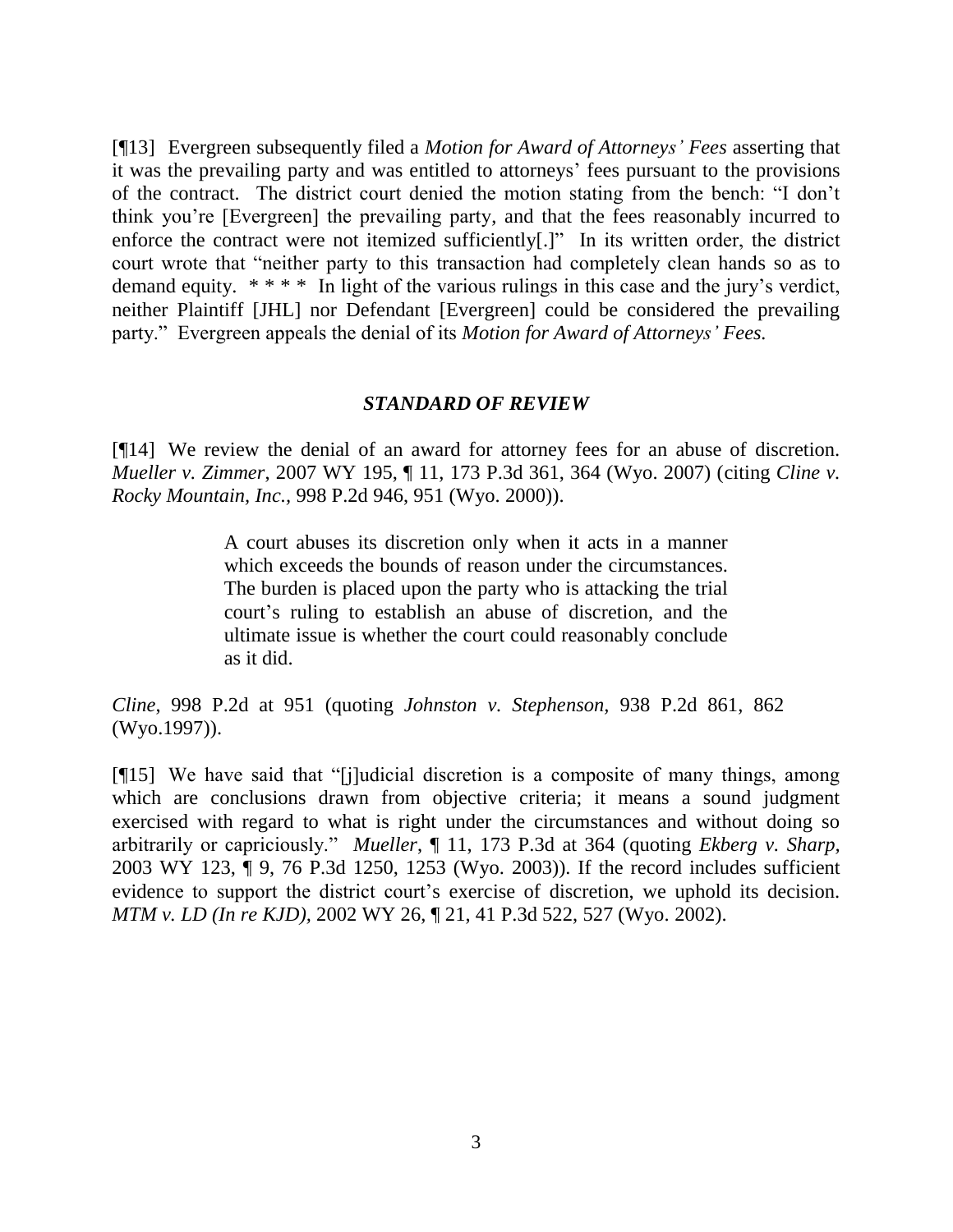## *DISCUSSION*

### *I. Inadequacy of Itemization of Attorneys' Fees*

[¶16] We have consistently held that Wyoming follows the American Rule which states that each party is responsible for his own attorney's fees in the absence of an express contractual or statutory provision to the contrary. *Dewey v. Wentland*, 2002 WY 2, ¶ 50, 38 P.3d 402, 420 (Wyo. 2002) (citing *McGuire v. Lowery,* 2 P.3d 527, 533 (Wyo. 2000)). Even in the event of a valid contractual provision for attorney's fees, we have clearly stated that a trial court has the discretion to exercise its equitable control to allow only such sum as is reasonable or the court may properly disallow attorney's fees altogether on the basis that such recovery would be inequitable. *Dewey*, ¶ 50, 38 P.3d at 420 (citing *McGuire* 2 P.3d at 533). *See also, Shepard v. Beck*, 2007 WY 53 ¶ 17, 154 P.3d 982, 989 (Wyo. 2007); *Castleberry v. Phelan*, 2004 WY 151, ¶ 12, n. 2, 101 P.3d 460, 463-464 (Wyo. 2004).

[¶17] Although the record shows that the attorneys' fees were meticulously recorded, Evergreen failed to sufficiently itemize those fees to show which were properly recoverable and which were not. The record supports the district court's conclusion that the fees were not adequately itemized to allow a reviewing court to identify each claim. For example, Evergreen was sanctioned for discovery abuses. Evergreen failed to sufficiently itemize and exclude fees relating to such discovery abuses. Clearly, Evergreen should not be allowed to recover fees relating to issues for which it was specifically sanctioned. Similarly, while Evergreen's attorney's affidavit attested that only one hour of the total claimed attorney fees was related to its dismissed defamation counterclaim, the submitted invoicing failed to reflect that itemization. In order to award attorney fees, the records kept should, "enable a reviewing court to identify distinct claims." *UNC Teton Exploration Drilling, Inc. v. Peyton*, 774 P.2d 584, 595 (Wyo. 1989) (quoting *Hensley v. Eckerhart,* 461 U.S. 424, 103 S. Ct. 1933, 76 L. Ed. 2d 40 (1983)). We cannot distinguish from the record which fees were identified with distinct claims.

[¶18] Furthermore, the trial court has equitable discretion that this court will not disturb absent an abuse of discretion. *Dewey*, ¶ 50, 38 P.3d at 420, (citing *McGuire* 2 P.3d at 534). The district court found that both parties came to the court with unclean hands. This is supported by the record and jury verdict. Both parties were found to have breached the contract. Accordingly, the trial court did not abuse its discretion in denying the award of attorneys' fees on equitable grounds.